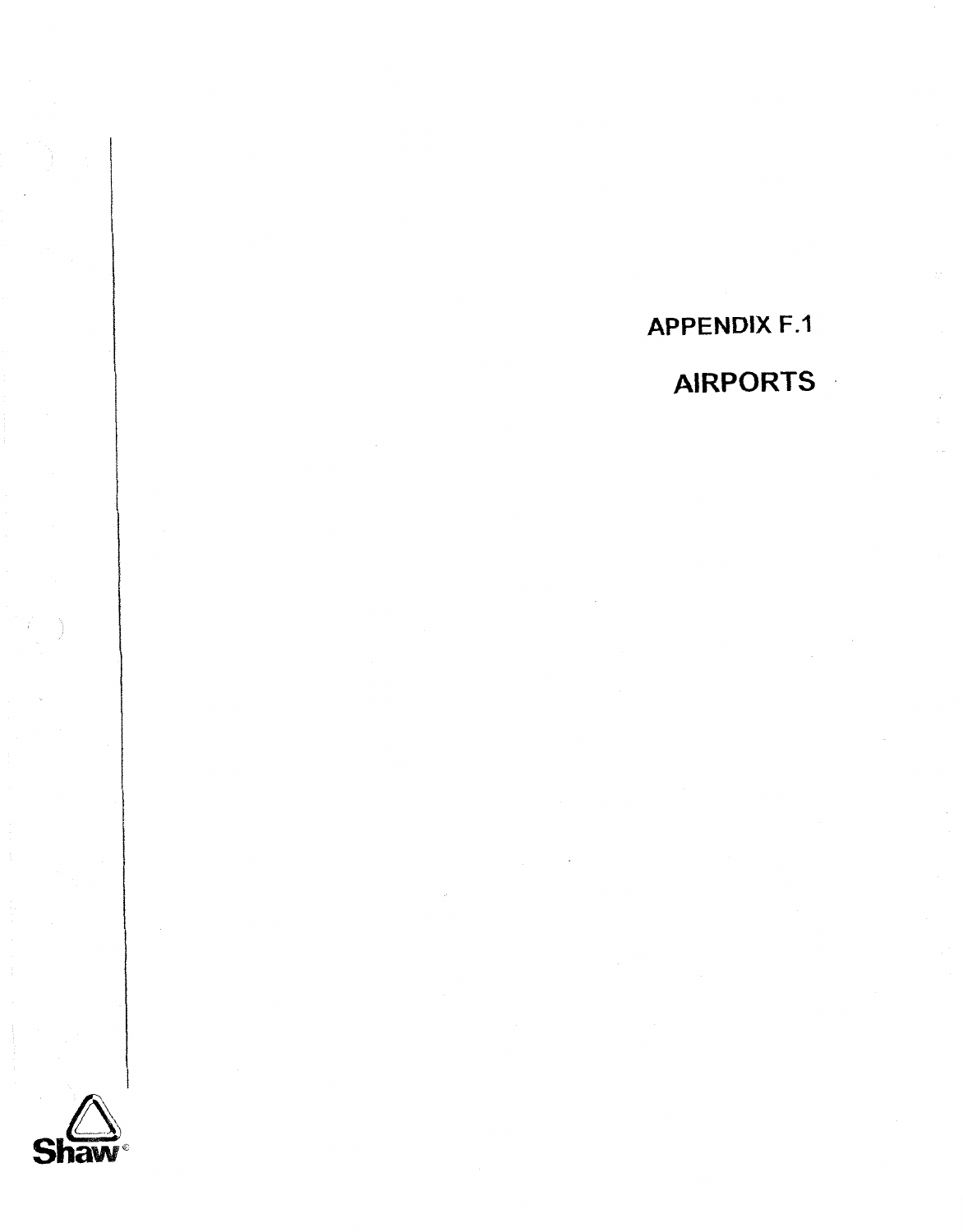

# Inventory Report

法,根据证

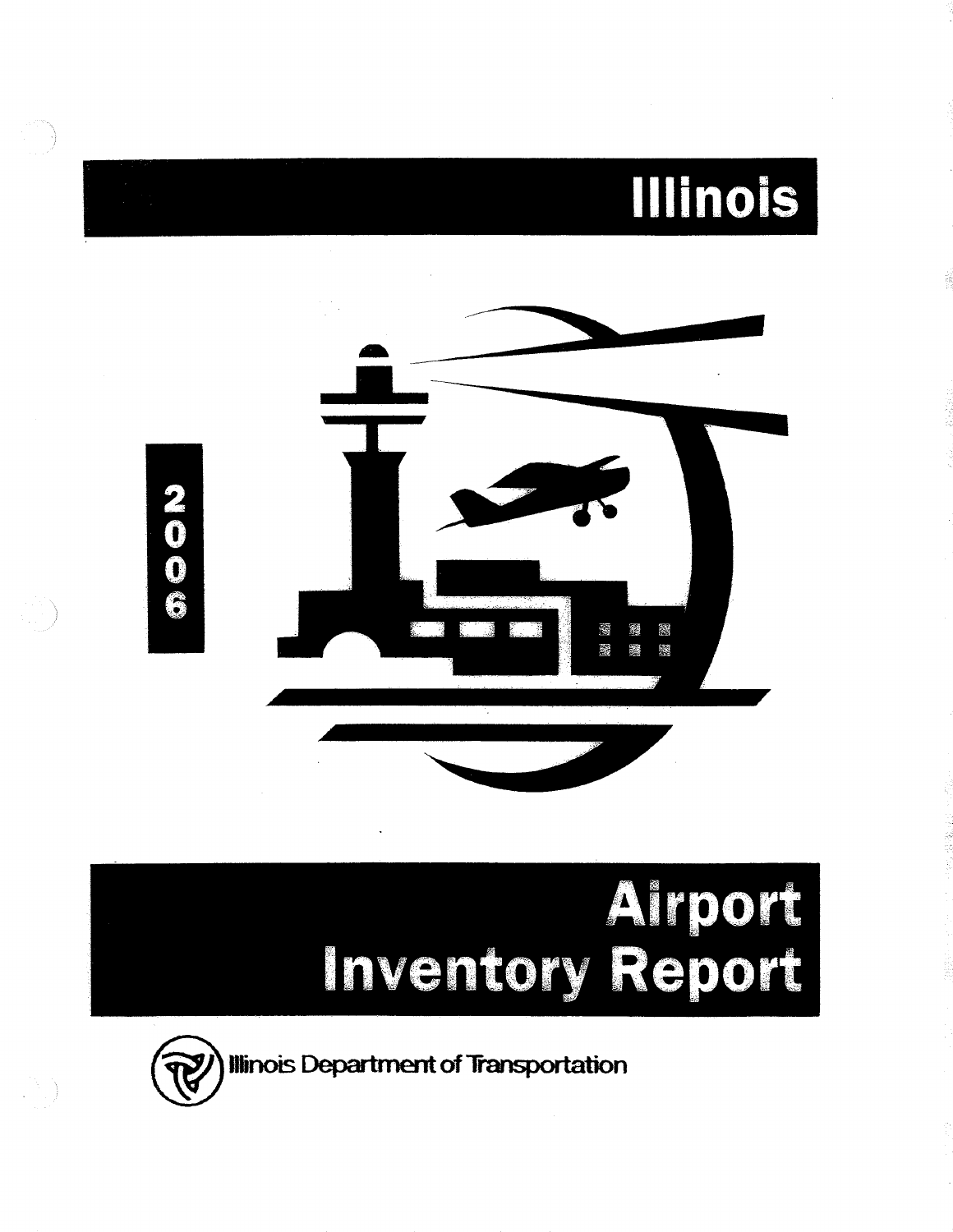### **Illinois**



## Airport<br>Inventory Report

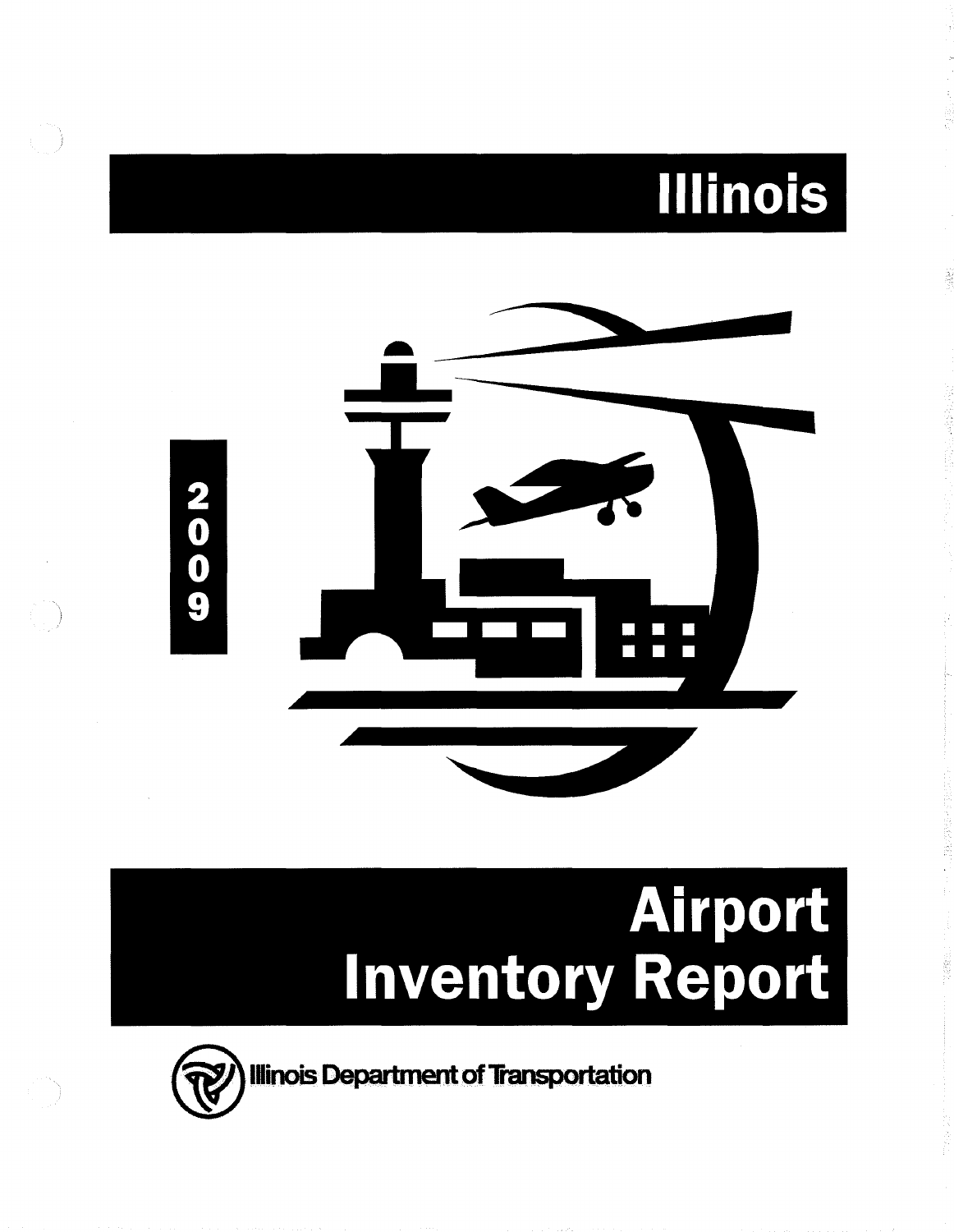

This document is available to view or download at: www.dot.il.gov/ppartners.html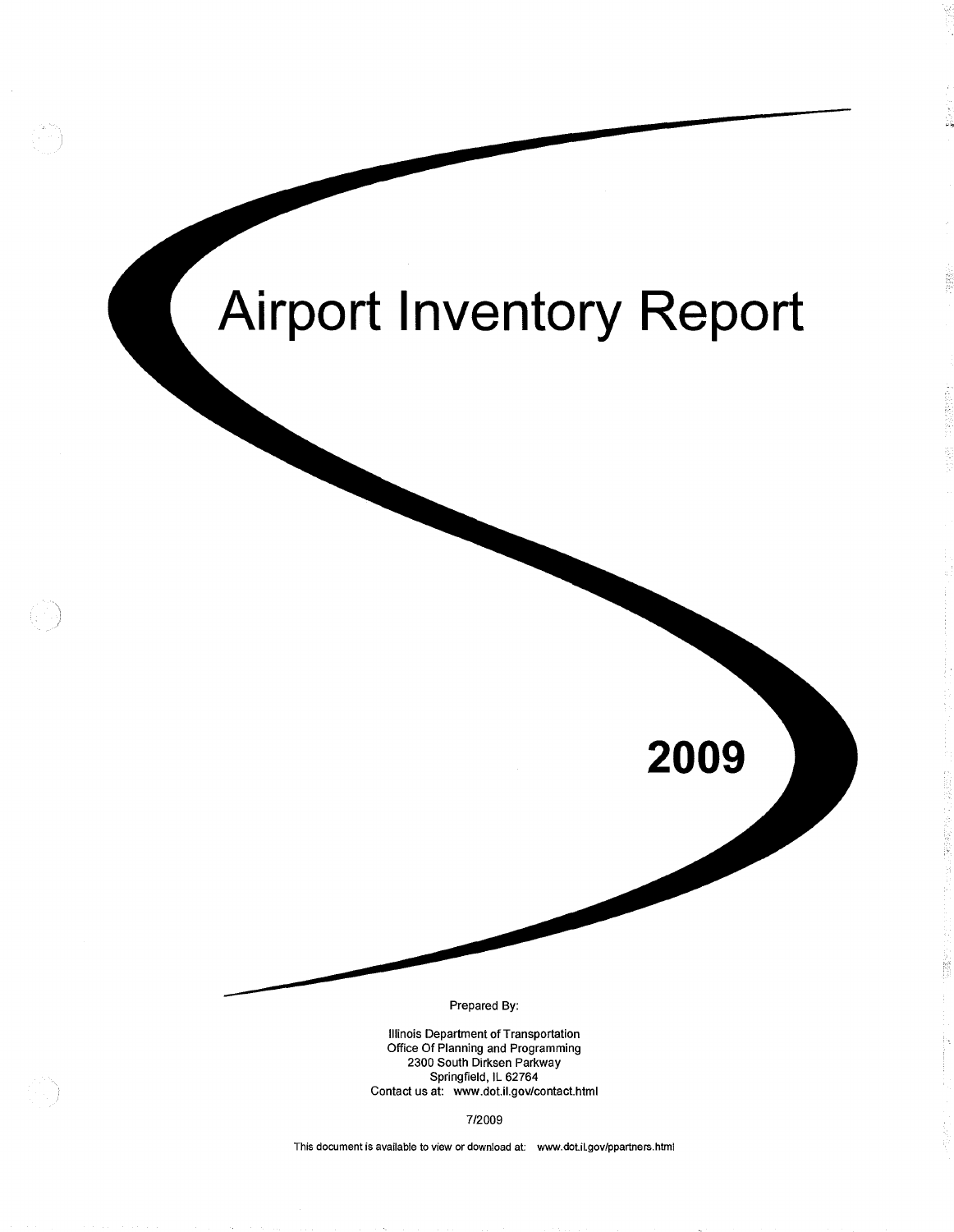### Introduction

D.

The purpose of this report is to compile, in one document, information on the characteristics and the physical condition of the various elements of the public airports in Illinois as well as data on the actual use of both the publicly and privately owned airports in the state.

 $\sim$ 

 $\overline{\phantom{a}}$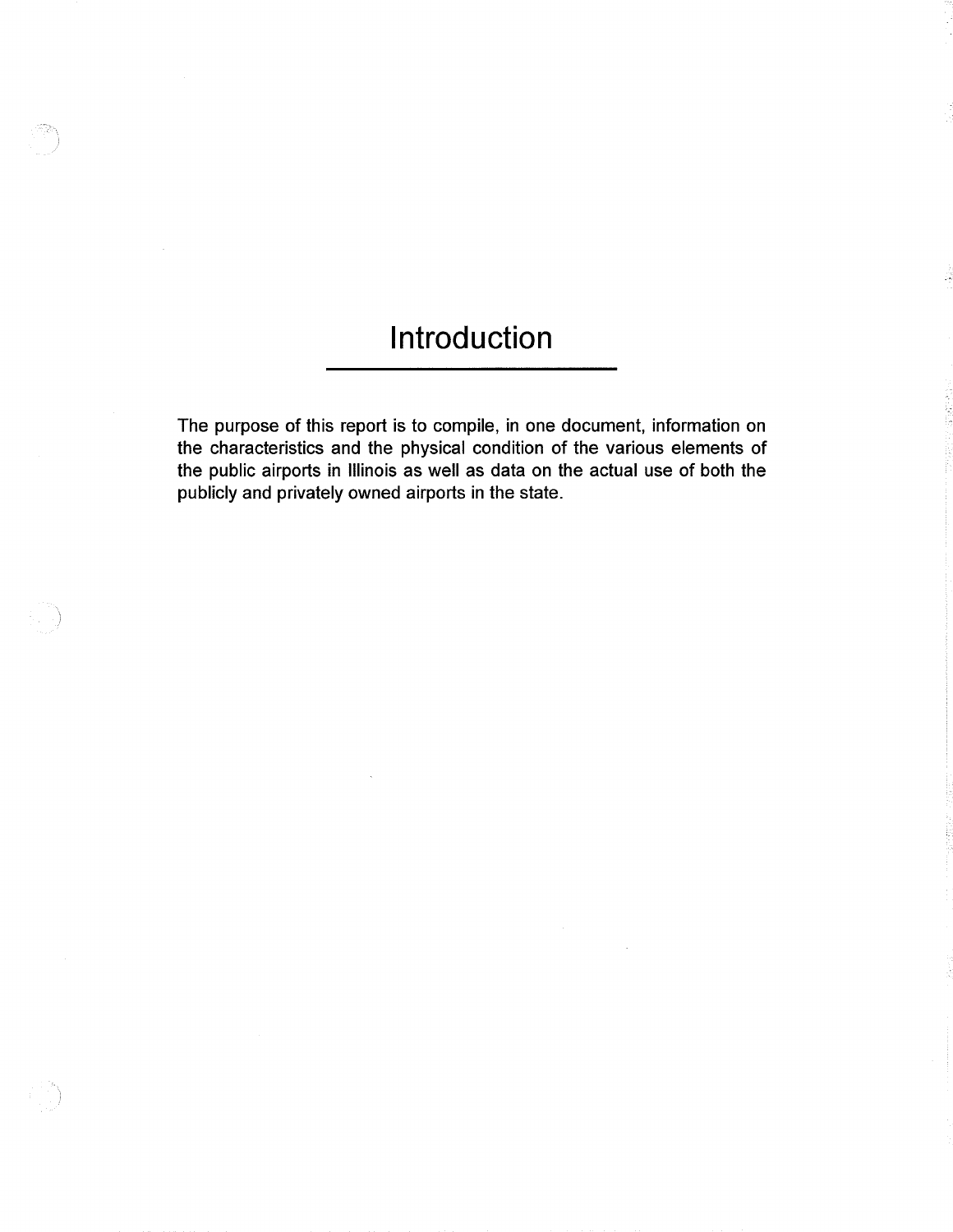

### **Public Use Airports In Northeastern Illinois**